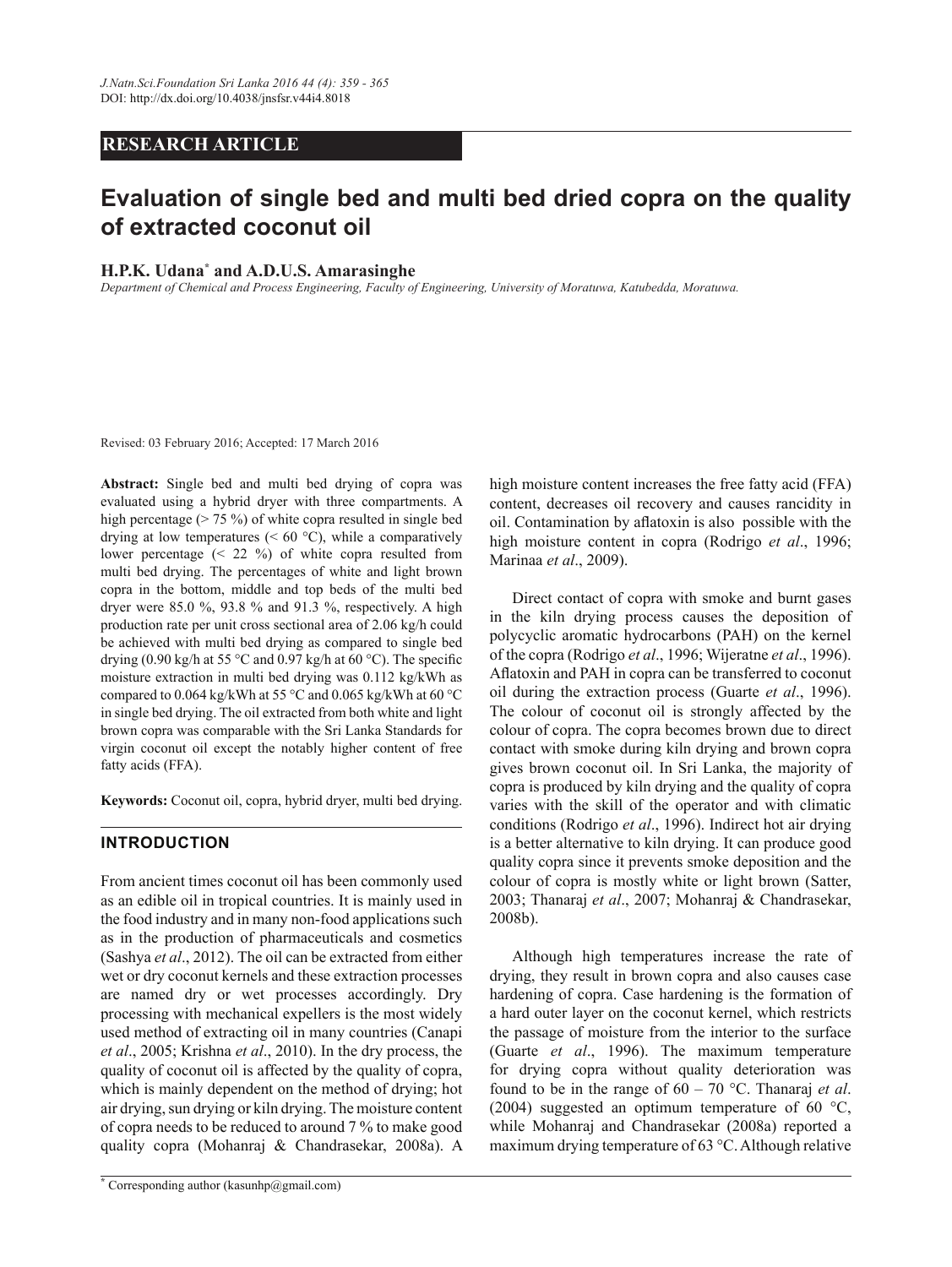humidity and velocity of air also affect the drying rate of copra, the effect is not as considerable as the effect of temperature (Satter, 2001). An air velocity of 0.5 ms-1 has been recommended by Guarte *et al*. (1996) for industrial scale copra drying while Mohanraj and Chandrasekar  $(2008a)$  reported an optimum velocity of 1.2 ms<sup>-1</sup>.

 Multi bed drying is a preferred option as a postharvest treatment due to the high recovery of heat energy from hot air. However, maintaining a uniform temperature gradient and drying conditions within the drying chamber is always a challenge. The objective of the present study was to compare single bed drying with multi bed drying of copra, and evaluate the quality of copra and coconut oil under different drying conditions.

# **METHODOLOGY**

#### **Hybrid dryer**

A pilot scale hybrid dryer consisting of a solar collector, a biomass stove-heat exchanger unit and a drying chamber was used for the drying experiments (Figure 1). The drying chamber and the heat exchanger were connected through a one (01) horsepower centrifugal blower to provide the necessary air flow to the drying chamber. Air was initially heated in the solar collector before it was passed through the stove-heat exchanger unit. The hot air temperature was controlled with an accuracy of  $\pm$ 5 °C by incorporating a bypass line to supply ambient air in between the drying chamber and the heat exchanger. Further, a gate valve was fixed at the outlet of the heat exchanger to regulate the air flow rate through the dryer.

#### **Drying chamber**

A vertical drying chamber ( $600 \times 600 \times 1350$  mm) was used to store copra in three compartments as shown in Figure 1. Hot air was allowed to pass from the bottom compartment to the top compartment. The chamber was designed to store around 360 dehusked coconut halves, equally distributed. Drying trays were made out of 25.4  $\times$ 25.4 mm iron mesh. Each compartment was provided with a separate door for loading and unloading of materials. A trapezoidal plenum chamber was fixed below the first drying compartment to maintain proper distribution of inlet air. The outlet of the drying chamber was also fitted with a trapezoidal chamber to guide exhaust air out to the exterior. The outer box of the chamber was made of 1 mm thick iron sheets and lined with 25 mm glass wool. The supporting frame was made with L-iron (38.1  $\times$  38.1 mm). Hollow aluminium tubes of diameter 10 mm were inserted through the walls of the chamber to insert temperature probes to measure the temperature in each compartment.

#### **Experimental procedure**

#### *Single bed drying*

Single bed drying was performed at two different drying temperatures to determine the drying characteristics of copra. In each experiment, exactly 120 dehusked coconut halves of fully matured coconuts were loaded into the lower compartment of the drying chamber. After  $24 - 26$  hrs of continuous heating, the copra was allowed to cool for 4 hrs in order to avoid case hardening, which



**Figure 1:** A sketch of solar-biomass hybrid dryer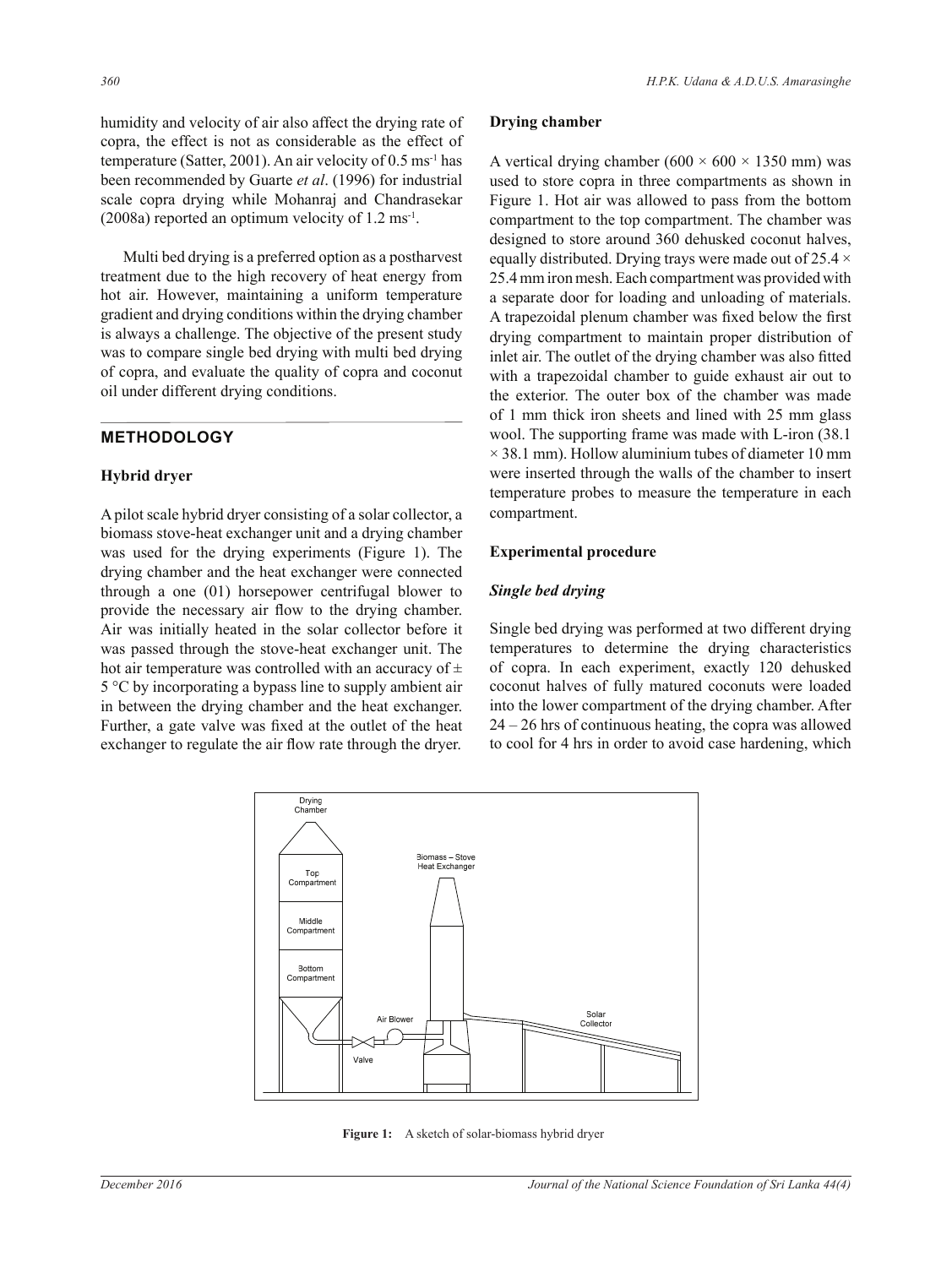may have happened during continuous heating. This period of cooling is shown as a discontinuity in Figures 2 and 3. The kernals were scooped out of the shells and drying was continued further without the shells until a constant weight was recorded. Mean bed temperatures of 55 °C and 60 °C were used for the two different trials of the single bed drying by maintaining the heat exchanger outlet temperature in the range of  $55 - 60$  °C and  $60 -$ 65 °C, respectively.



**Figure 2:** Variation of moisture content with time



**Figure 3:** Variation of relative humidity with time

#### *Multi bed drying*

Each compartment of the drying chamber was loaded with 120 dehusked coconut halves. The temperature of the top bed was maintained around  $50 - 60$  °C during drying. Accordingly, the heat exchanger outlet temperature was maintained around  $80 - 90$  °C in the initial drying stages and around 70 °C in the latter stages. The heating process was stopped for 4 hrs after 23 hrs of drying to avoid case hardening of the copra. This period of cooling is shown as a discontinuity in Figures 2 and 3. The kernels were scooped out from the shells during the cooling period. When the copra in the first compartment reached the preferred moisture content, they were unloaded and the drying process was continued with copra in the other two compartments. Similarly, the copra in the second compartment was unloaded when the desired moisture content was achieved, while keeping the copra in the third compartment for further drying.

#### Data analysis

#### *Initial moisture content*

$$
M_i = \left(\frac{W_0 - W_f}{W_0}\right) \times 100 \tag{1}
$$

 $M_i$  = Moisture content on wet basis ر<br>سا .<br>∷a  $W_f$  = Final weight of the sample  $w_0$  = Initial weight of the sample

#### *Instantaneous moisture content*

$$
M_t = \frac{m_i M_i - (m_i - m_t)}{m_t} \qquad \qquad \dots (2)
$$

 $m_t$  = Mass of material at any given time

 $m_i$  = Initial mass of material

 $M_t$  = Moisture cont = Moisture content of material at given time

 $M_i$  = Moisture  $=$  Moisture content on wet basis

# ܯ ݉ ܯܹ *Mean bed temperature*

<sup>ݐ</sup>ܯ average of the inlet and outlet air temperatures of the bed. The bed temperature at a given instant is defined as the The mean bed temperature was calculated by averaging bed temperatures throughout the entire drying time, neglecting the first 5 hrs of unsteady state operation.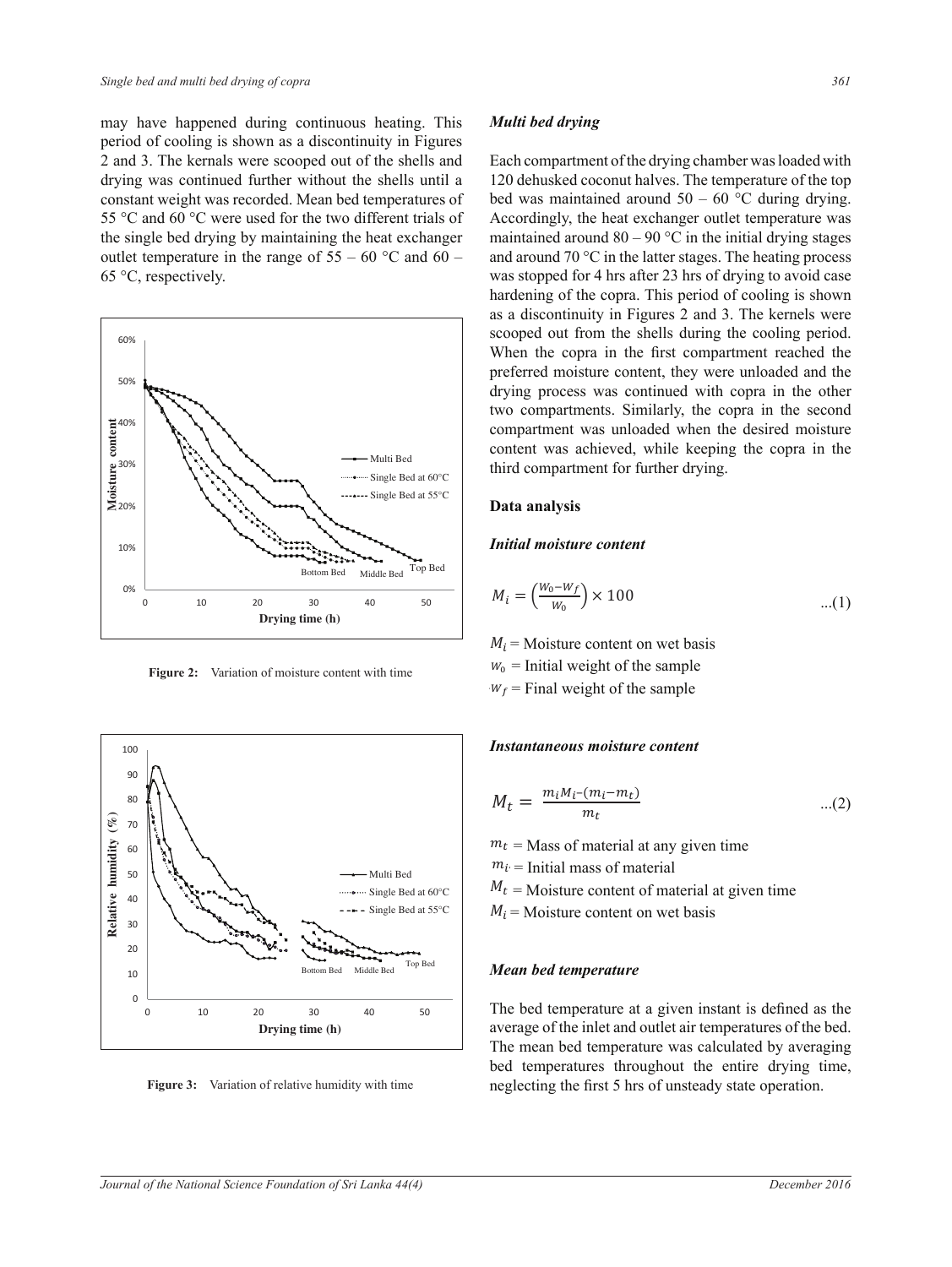### *Specific moisture extraction rate (SMER)*

Specific moisture extraction rate (SMER) is the amount of water evaporated per unit of energy

$$
SMER = \frac{m_l}{P_{bl} + W \times C} \qquad ...(3)
$$

 $m_l$  = Amount of water evaporated during the drying process

 $P_{b}$  = Amount of energy consumed by the blower

 $W =$  Amount of biomass fuel used

 $C =$ Calorific value of the particular biomass

# *Grading of copra*

The quality of copra was graded by mainly considering the colour, oil content and the presence of low grade copra. Low grade copra includes scorched copra, slimy copra and mouldy copra.

### Analysis of oil content and physicochemical properties

#### *<u>Oil</u>* extraction

Oil was extracted using an industrial-scale mini expeller. Five-kilogram samples were randomly selected from each grade of copra for extracting oil. The copra was cut into small pieces of about  $1 - 2$  cm using a crusher and heated up to 60 °C before being fed to the expeller.

### *Oil content*

A Soxhelt extractor was used to determine the oil content of each copra sample. Scraped copra samples of 10 g from each grade of copra were used in the Soxhlet unit where 300 mL of hexane was used as the solvent.

# *Physicochemical properties of oil*

The free fatty acid (FFA) content, iodine value, saponification value, refractive index, relative density, colour and moisture content of coconut oil samples were tested.

Table 1: Comparison of the results of single bed and multi bed drying of copra

| Experiment                    | Mean bed<br>temperature<br>$(^\circ C)$ | Drying<br>time<br>(hours) | Moisture<br>content<br>$(\%$ wet basis) |       | Production<br>of copra<br>(kg) | Rate of<br>production<br>of copra |  |
|-------------------------------|-----------------------------------------|---------------------------|-----------------------------------------|-------|--------------------------------|-----------------------------------|--|
|                               |                                         |                           | Initial                                 | Final |                                | (kg/h m <sup>2</sup> )            |  |
| Single bed at 55 $^{\circ}$ C | 55                                      | 37                        | 49.81                                   | 7.00  | 12.06                          | 0.90                              |  |
| Single bed at $60^{\circ}$ C  | 60                                      | 35                        | 50.41                                   | 6.75  | 12.24                          | 0.97                              |  |
| Multi bed - bottom            | 73                                      | 32                        | 49.13                                   | 6.60  | 11.94                          |                                   |  |
| Multi bed - middle            | 66                                      | 42                        | 48.62                                   | 6.91  | 12.11                          | 2.06 <sup>a</sup>                 |  |
| Multi bed - top               | 59                                      | 49                        | 48.82                                   | 7.11  | 12.37                          |                                   |  |

a Rate of production for multi bed dryer

# **RESULTS AND DISCUSSION**

#### Comparison of single bed and multi bed drying

The results indicate that the final moisture contents of copra from both single bed and multi bed drying were about 7 % (wet basis) (Table 1). In multi bed drying, the moisture that evaporated from the bottom bed passes through the middle and top beds and notably affects the performance. As a result, the drying time and the final moisture content were significantly high in the top bed (49 hours and 7.11 %) and the middle bed (42 hours and 6.91 %) as compared to the bottom bed (32 hours and 6.60 %). This effect of moisture migration from the bottom to the top bed is depicted in Figures 2 and 3. The initial high rate of drying (Figure 2) in the bottom bed of the multi bed dryer and in the single bed dryer is attributed to the removal of surface moisture. Figure 3 depicts that the relative humidity of hot air at the middle and top beds is notably higher than that of the bottom bed during the first 10 hours of drying. This result suggests an alternative option for loading copra into the multi bed dryer, which is to initially load only the bottom bed, loading the middle bed after 5 hours and loading the top bed after 10 hours.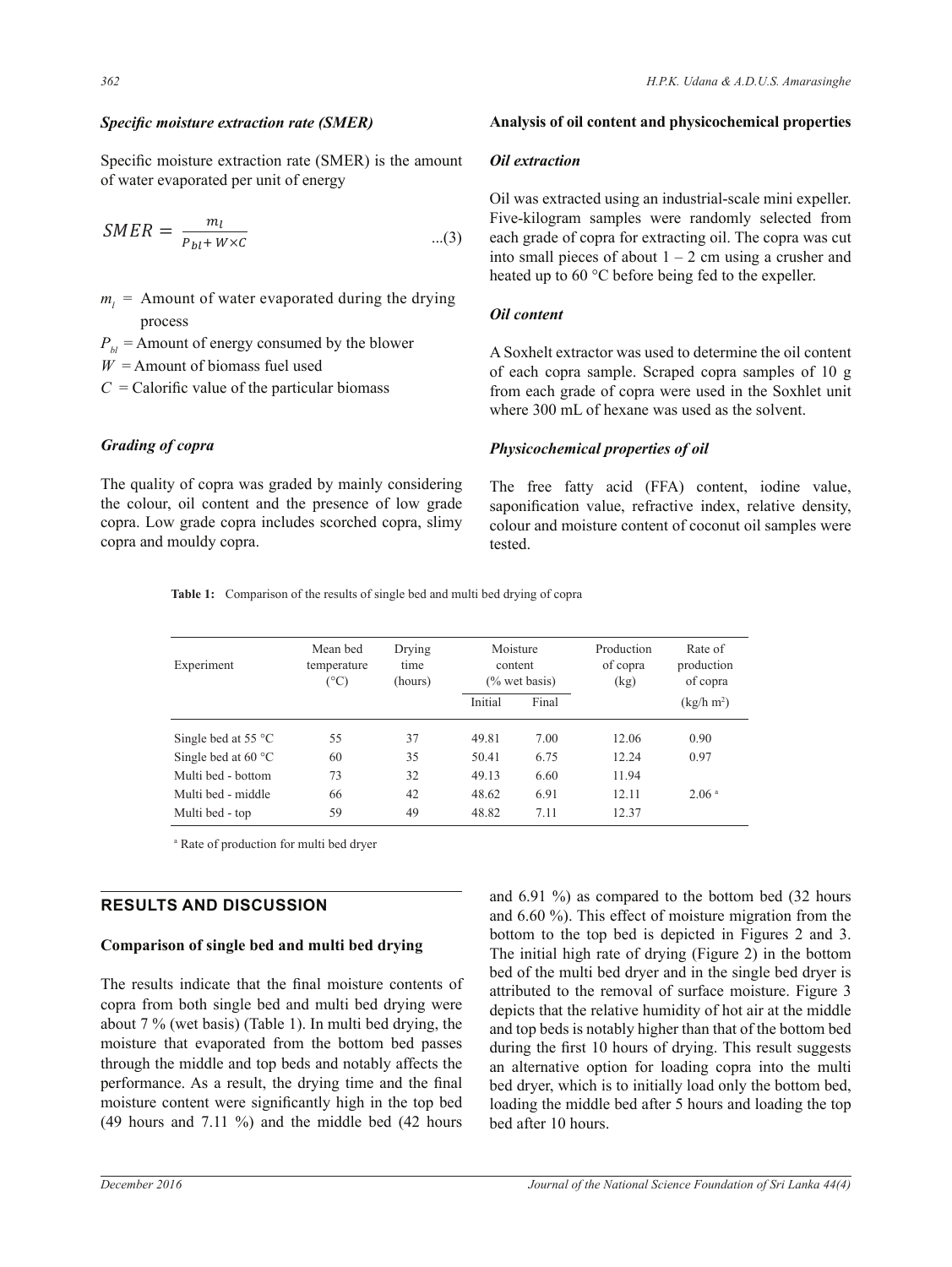Table 1 indicates that the drying time of the top bed during multi bed drying operating at 59  $^{\circ}$ C was significantly high as compared to single bed drying operating at a relatively low temperature of 55 °C. A similar comparison can be made for the drying times of the middle bed operating at 66 °C and the single bed operating at a relatively low temperature of 60 °C. This is mainly attributed to moisture migration from the bottom beds to the top beds in multi bed drying. As a result, the relative humidity of air increases considerably (Figure 3) and the moisture extraction rate decreases at the top beds.

 A high production rate per unit cross sectional area of 2.06 kg/h could be achieved for multi bed drying compared to single bed drying (0.90 kg/h at 55 °C and 0.97 kg/h at 60  $\degree$ C). Specific moisture extraction rate (SMER) was found to be 0.112 kg/kWh for multi bed drying as compared to 0.064 kg/kWh and 0.065 kg/kWh for single bed drying at 55  $\degree$ C and 60  $\degree$ C, respectively. The relatively high SMER value for multi bed drying may be attributed to the higher usage of sensible heat of hot air as compared to single bed drying. This is reflected in the high rate of production per unit energy for multi bed drying (0.0305 kg/MJ) as compared to that of single bed drying  $(0.0171 \text{ kg/MJ}$  and  $0.00176 \text{ kg/MJ}$  at 55 °C and 60 °C, respectively).

#### **Quality of copra and coconut oil**

Copra produced from hot air drying in both single bed and multi bed drying were free from case hardened, scorched and mouldy copra. Maintaining uniform temperature profiles within the drying chamber of the multi bed dryer was found to be difficult. Therefore, a quality variation among the copra dried in the three different beds was unavoidable. Consequently, three types of copra were obtained and they were categorised according to the colour as white copra, light brown copra and brown copra. Table 2 shows the relative percentages of each type of copra obtained as well as the copra obtained from traditional kiln drying for comparison.

Table 2: Effect of single bed and multi bed drying on the quality of copra

| Experiment                   | Mean bed<br>temperature<br>(°C) | White<br>copra<br>$(\%)$ | Light<br>brown<br>copra $(\% )$ | <b>Brown</b><br>copra<br>$(\%)$ | Other<br>copra<br>(%) | Oil content<br>(percentage)<br>by weight) |
|------------------------------|---------------------------------|--------------------------|---------------------------------|---------------------------------|-----------------------|-------------------------------------------|
| Single bed at 55 $\degree$ C | 55                              | 82.00                    | 16.40                           | $\theta$                        | 1.60                  | 60.18                                     |
| Single bed at $60^{\circ}$ C | 60                              | 76.00                    | 23.17                           | $\theta$                        | 0.83                  | 60.44                                     |
| Multi bed - bottom           | 73                              | 10.32                    | 74.68                           | 13.33                           | 1.67                  | 60.33                                     |
| Multi bed - middle           | 66                              | 13.33                    | 80.46                           | 4.16                            | 2.15                  | 59.25                                     |
| Multi bed - top              | 59                              | 42.33                    | 49                              | $\overline{2}$                  | 6.67                  | 59.43                                     |
| Kiln drying                  |                                 | $\theta$                 | $\theta$                        | 97.8                            | 2.2                   | 60.59                                     |

The percentages of white copra produced at mean bed temperatures 55 °C and 60 °C of single bed drying were 82 % and 76 %, respectively. The remaining copra in these two experiments were light brown in colour. Thanaraj *et al*. (2007) were also able to produce white copra with a percentage slightly above 70 %, at a drying temperature around 60 °C in their research using a solar– biomass hybrid rotary copra dryer.

 In multi bed drying, the percentage of white copra found in the bottom, middle and top beds were 10.32 %, 13.33 % and 42.33 %, respectively. These values are significantly lower than the values for single bed drying. Notably low production of white copra in the bottom bed during multi bed drying may be attributed to significantly high bed temperatures (Figure 4). On the other hand, the mean bed temperature of the top bed in multi bed drying was comparable to that of the mean bed temperature during single bed drying at 55 °C, but the production of white copra was significantly low in the top bed. This may be attributed to the considerably higher drying time (49 hours) in the top bed during multi bed drying than that of single bed drying at a comparable temperature (35 hours). This result indicates that high temperature is not the only factor responsible for the change of copra colour to brown, but the time of drying also plays a contributing role. Although the amount of white copra was low, the majority of copra (more than 90 %) from multi bed drying was light brown or pale yellow in colour. In contrast, more than 97 % of copra produced in conventional kiln drying was found to be dark brown in colour.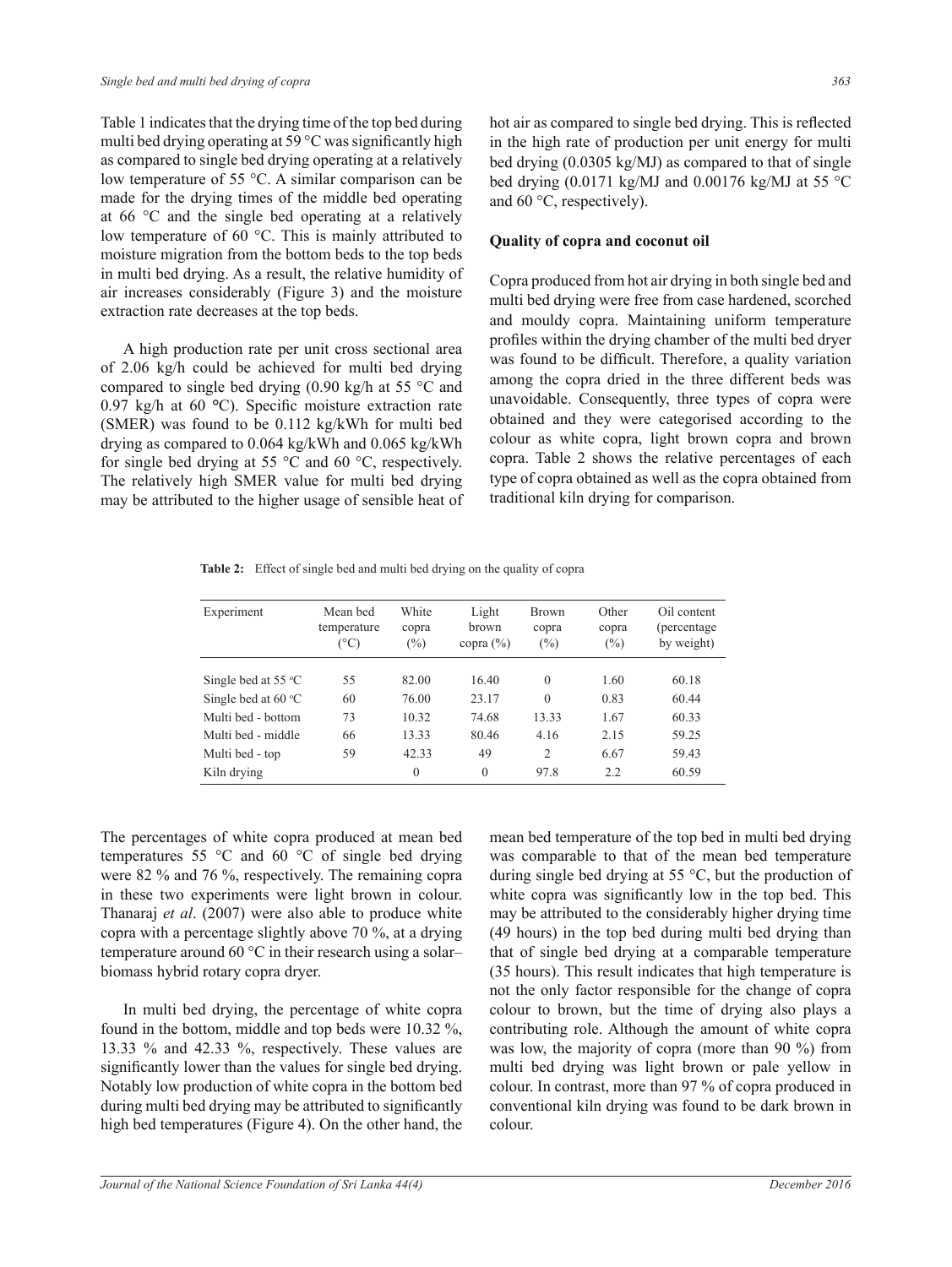

**Figure 4:** Variation of bed temperature with time

#### Table 3: Comparison of oil quality with SLS standards

The oil content of copra produced in both single bed and multi bed drying was found to be almost the same with a value around 60 % by mass. Comparison of the physicochemical properties of oil extracted from each type of copra with SLS 313 standards is shown in Table 3. Coconut oil extracted from white and light brown copra was very similar to virgin coconut oil in appearance and in quality except for the content of free fatty acids. Conventionally, virgin coconut oil is extracted using wet coconut without testa (Krishna *et al*., 2010). In the present study, the oil was mechanically extracted from dry coconut without removing the testa. Removal of testa from the kernel is a labour intensive operation, and hence, this method is advantageous. However, the presence of testa and high temperature during the operation might have increased the FFA content. Further, traditional kiln drying was unable to produce white or light brown copra, while the colour of the extracted oil from kiln dried copra was pale yellow.

| Characteristic                                                                | Virgin<br>coconut<br>oil (SLS) | White<br>coconut<br>oil (SLS) | Coconut<br>oil (SLS) | Oil from<br>white<br>copra | Oil from<br>light brown<br>copra | Oil from<br>brown<br>copra |
|-------------------------------------------------------------------------------|--------------------------------|-------------------------------|----------------------|----------------------------|----------------------------------|----------------------------|
| Colour (25 mm cell on<br>the Lovibond colour scale<br>expressed in $Y + 5R$ ) | 1                              | 4                             | 5                    | 0.8                        | $\mathbf{1}$                     | 3.1                        |
| Relative density at 30 °C                                                     | $0.915 -$<br>0.920             | $0.915 -$<br>0.920            | $0.915 -$<br>0.920   | 0.919                      | 0.919                            | 0.918                      |
| Refractive index at 40 °C                                                     | $1.4480 -$<br>1.4492           | $1.4480 -$<br>1.4492          | $1.4480 -$<br>1.4492 | 1.4489                     | 1.4490                           | 1.4490                     |
| Moisture and other matter<br>volatile at 105 °C, max.                         | 0.5                            | 0.4                           | 0.4                  | 0.34                       | 0.37                             | 0.38                       |
| Free fatty acids<br>as lauric acid<br>percentage by mass                      | $0.2$ (max.)                   | $0.8$ (max.)                  | $0.8$ (max.)         | 0.71                       | 0.63                             | 0.68                       |
| Iodine value                                                                  | $6.0 - 11.0$                   | $7.5 - 11.0$                  | $7.5 - 11.0$         | 8.53                       | 7.99                             | 8.65                       |
| Saponification value                                                          | $255 \text{ (min)}$            | $248 - 264$                   | $248 - 264$          | 252                        | 255                              | 258                        |

# **CONCLUSION**

The amount of white copra that can be obtained is mainly dependent on the drying temperature. In single bed drying, the production of brown copra could be minimised by maintaining the drying temperature below 70 °C. Low quality copra such as scorched copra was not observed using this process.

The SMER value was considerably higher (0.112 kg/kWh) in multi bed drying than in single bed drying (0.064 kg/ kWh) and the rate of production of copra per unit cross sectional area for multi bed drying was 2.06 kg/h, which is almost double the rate reported in single bed drying (0.97 kg/h). The main drawback of multi bed drying is the difficulty in maintaining comparable temperature profiles in the three beds. Therefore, a quality variation